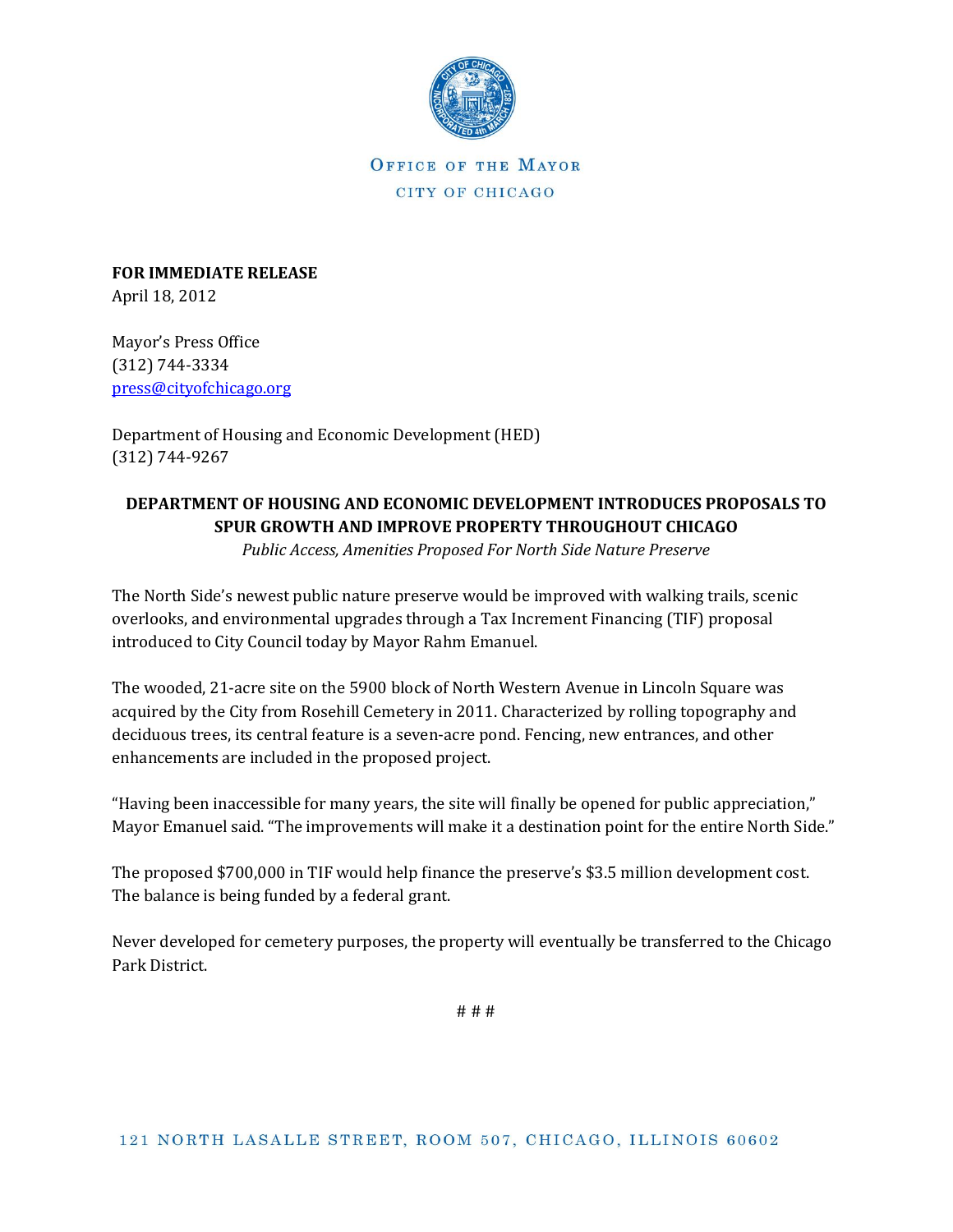

### OFFICE OF THE MAYOR CITY OF CHICAGO

## **City Land Sale Proposed to South Side Church**

A Greater Grand Crossing church would expand its campus and construct a three-story multipurpose facility through a City-owned land sale proposed to City Council today.

Clustered among several sites near 76th Street and Greenwood Avenue, the two acres of land would be sold to New Life Covenant Oakwood Church for the appraised value of \$695,000.

Already possessing numerous properties in the area, the organization would use the land to complete a \$48 million campus that includes plans for a 120,000 square foot temple and community center. The structure would include a 5,420-seat nave, media center, café, classrooms, and offices.

The construction of four new parking lots with a total of 656 spaces would also be made possible through the sale.

New Life Covenant Oakwood Church was established in 2003 by Pastor John Hannah. It has been headquartered at 1021 E. 78th St. since 2008.

#### **# # #**

#### **Rehab Proposed for Southwest Side Senior Housing Facility**

A \$7.95 million rehabilitation of a Chicago Lawn senior building would be made possible through affordable housing measures introduced to City Council today by Mayor Rahm Emanuel.

Originally constructed in 1992, the 60-unit Churchview Manor Senior Apartments at 2600 W. 63 $rd$  St. would receive window upgrades, kitchen improvements, and new water and electrical systems. The work would be partly financed by a \$3.3 million loan, up to \$4.5 million in tax exempt bonds and a \$150,000 energy efficiency grant.

"Along with families and people with special needs, seniors are a targeted part of the City's affordable housing agenda," Mayor Emanuel said. "This proposal would ensure these 60 rental units remain viable for area seniors for many years to come."

# # #